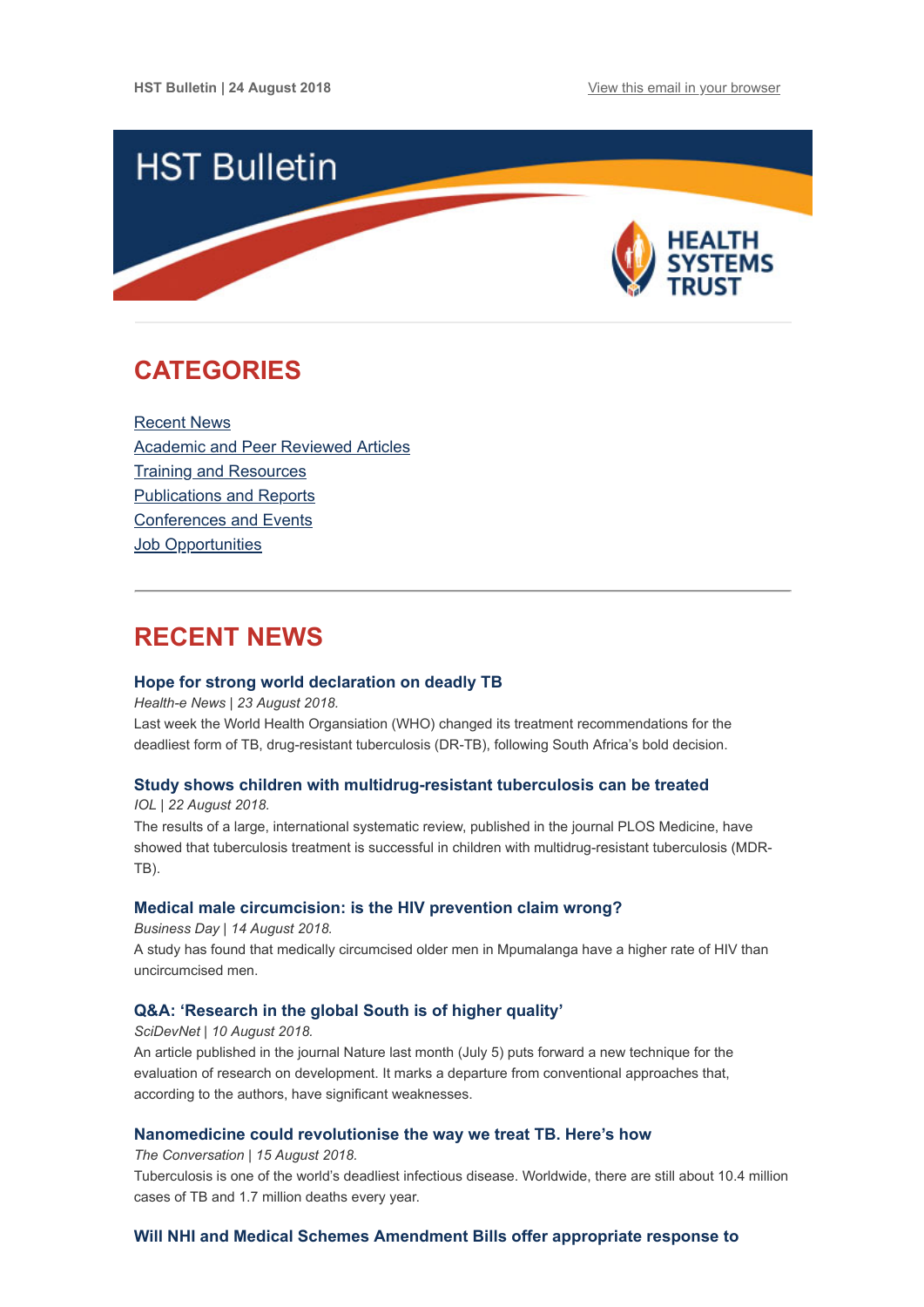## **[healthcare crisis?](https://www.dailymaverick.co.za/article/2018-08-22-will-nhi-and-medical-schemes-amendment-bills-offer-appropriate-response-to-healthcare-crisis/)**

*Daily Maverick | 22 August 2018.* NHS reforms need to pay attention to capacity development and learning and the process of implementation.

## **[No suitable care for SA's elderly population](https://www.health-e.org.za/2018/08/22/no-suitable-care-for-sas-elderly-population/)**

*Health-e News | 22 August 2018.* South Africa's elderly population is growing rapidly – but state mental health care is not adequate. About 30% of adults aged 60 and older will at some stage require medication to treat mental conditions.

#### **[\(Return to Top\)](#page-0-1)**

## <span id="page-1-0"></span>**ACADEMIC AND PEER REVIEWED ARTICLES**

## **[Advancing the science behind human resources for health: highlights from the](https://health-policy-systems.biomedcentral.com/articles/10.1186/s12961-018-0346-5) Health Policy and Systems Research Reader on Human Resources for Health**

*BMC Health Policy and Systems | Published: 14 August 2018.*

*AS George, J Campbell, A Ghaffar and HPSR HRH reader collaborators*

Health workers are central to people-centred health systems, resilient economies and sustainable development. Given the rising importance of the health workforce, changing human resource for health (HRH) policy and practice and recent health policy and systems research (HPSR) advances, it is critical to reassess and reinvigorate the science behind HRH as part of health systems strengthening and social development more broadly. Building on the recently published Health Policy and Systems Research Reader on Human Resources for Health (the Reader), this commentary reflects on the added value of HPSR underpinning HRH.

## **[Reproductive health problems in rural South African young women: risk behaviour](https://reproductive-health-journal.biomedcentral.com/articles/10.1186/s12978-018-0581-9) and risk factors**

#### *BMC | Published: 15 August 2018.*

*Hashini Nilushika Galappaththi-Arachchige, Siphosenkosi G Zulu, Elisabeth Kleppa, Kristine Lillebo, Erik Qvigstad, Patricia Ndhlovu, Birgitte Jyding Vennervald, Svein Gunnar Gundersen et al* South African young women continue to be vulnerable, with high prevalence of teenage pregnancy, HIV, sexually transmitted infections (STIs) and female genital schistosomiasis (FGS). This study seeks to examine the underlying factors that may be associated with these four adverse reproductive health outcomes.

## **HIV Prevention in Adolescents and Young People in the Eastern and Southern [African Region: A Review of Key Challenges Impeding Actions for an Effective](https://benthamopen.com/FULLTEXT/TOAIDJ-12-53) Response**

#### *The Open AIDS Journal | Published: 19 August 2018.*

*Kaymarlin Govender, Wilfred GB Masebo, Patrick Nyamaruze, Richard G Cowden, Bettina T Schunter, Anurita Bains*

The global commitment to ending the AIDS epidemic by 2030 places HIV prevention at the centre of the response. With the disease continuing to disproportionately affect young populations in the Eastern and Southern African Region (ESAR), particularly adolescent girls and young women, reducing HIV infections in this group is integral to achieving this ambitious target. This paper examines epidemiological patterns of the HIV epidemic among adolescents and young people, indicating where HIV prevention efforts need to be focused (i.e., adolescent girls and young women, adolescent boys and young men and young key populations).

## **[Lower genital tract cytokine profiles in South African women living with HIV:](https://www.nature.com/articles/s41598-018-30663-8) influence of mucosal sampling**

#### *Scientific Reports | Published: 15 August 2018.*

*Shameem Z Jaumdally, Lindi Masson, Heidi E Jones, Smritee Dabee, Donald R Hoover, Hoyam Gamieldien, Nontokozo Langwenya, Landon Myer, et al*

Measurement of cytokines in the lower female genital tract offer insight into risk for HIV infection and reproductive complications. However, few studies have systematically compared mucosal collection methods or whether collection order matters. We compared longitudinal cytokine profiles in matched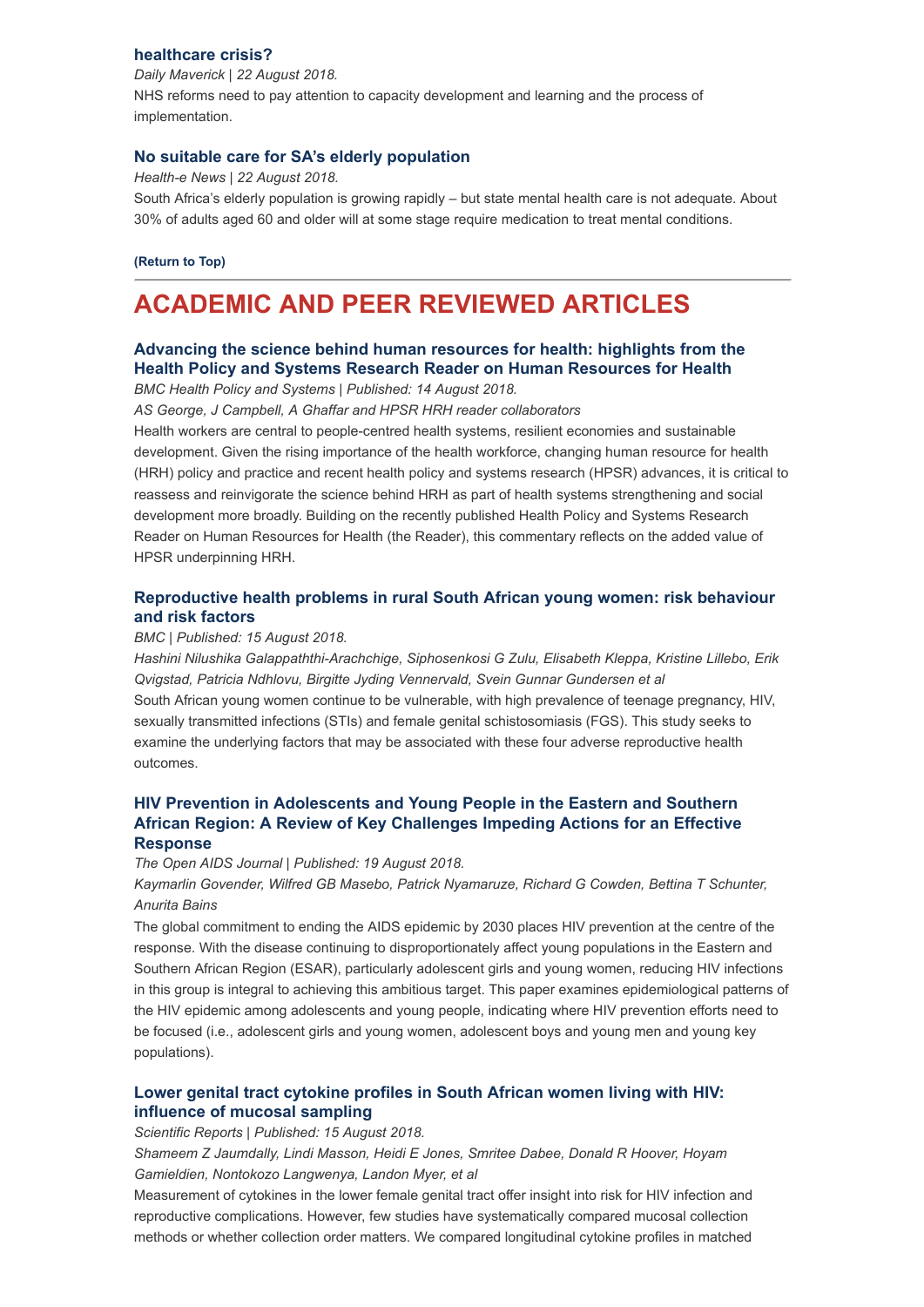genital samples collected from women living with HIV using menstrual cup (MC), endocervical swabs (ECS) and swab-enriched cervicovaginal lavage (eCVL).

## **[Equity of antiretroviral treatment use in high HIV burden countries: Analyses of data](http://journals.plos.org/plosone/article?id=10.1371/journal.pone.0201899#abstract0) from nationally-representative surveys in Kenya and South Africa**

*PlosOne | Published: 10 August 2018.*

*Sizulu Moyo, Peter W Young, Eleanor Gouws, Inbarani Naidoo, Joyce Wamicwe, Irene Mukui, Kimberly Marsh, Ehimario U Igumbor, Andrea A Kim, Thomas Rehle*

[This study aimed] to assess changes and equity in antiretroviral therapy (ART) use in Kenya and South Africa. We analysed national population-based household surveys conducted in Kenya and South Africa between 2007 and 2012 for factors associated with lack of ART use among people living with HIV (PLHIV) aged 15–64 years. We considered ART use to be inequitable if significant differences in use were found between groups of PLHIV (e.g. by sex).

## **[The impact of population dynamics on the population HIV care cascade: results](https://onlinelibrary.wiley.com/doi/full/10.1002/jia2.25128) from the ANRS 12249 Treatment as Prevention trial in rural KwaZulu**‐**Natal (South Africa)**

*Journal of the International AIDS Society | Published: 19 July 2018.*

*Joseph Larmarange, Mamadou Hassimiou Diallo, Nuala McGrath, Collins Iwuji, Mélanie Plazy, Rodolphe Thiébaut, Frank Tanser, Till Bärnighausen*

The universal test and treat strategy (UTT) was developed to maximize the proportion of all HIV‐positive individuals on antiretroviral treatment (ART) and virally suppressed, assuming that it will lead to a reduction in HIV incidence at the population level. The evolution over time of the cross‐sectional HIV care cascade is determined by individual longitudinal trajectories through the HIV care continuum and underlying population dynamics. The purpose of this paper is to quantify the contribution of each component of population change (in‐ and out‐migration, HIV seroconversion, ageing into the cohort and definitive exit such as death) on the HIV care cascade in the context of the ANRS 12249 Treatment as Prevention (TasP) cluster-randomized trial, investigating UTT in rural KwaZulu-Natal, South Africa, between 2012 and 2016.

## **[What Affects Attendance and Engagement in a Parenting Program in South Africa?](https://link.springer.com/article/10.1007%2Fs11121-018-0941-2)**

*Prevention Science | Published: 18 August 2018.*

*Yulia Shenderovich, Manuel Eisner, Lucie Cluver, Jenny Doubt, McKenzie Berezin, Sybil Majokweni, Aja Louise Murray*

Parenting programs are a promising approach to improving family well-being. For families to benefit, programs need to be able to engage families actively in the interventions. Studies in high-income countries show varying results regarding whether more disadvantaged families are equally engaged in parenting interventions. In low- and middle-income countries (LMICs), almost nothing is known about the patterns of participation in parent training. This paper examines group session attendance and engagement data from 270 high-risk families enrolled in the intervention arm of a cluster-randomized controlled trial in South Africa.

## **[Are circumcised men safer sex partners? Findings from the HAALSI cohort in rural](http://journals.plos.org/plosone/article?id=10.1371/journal.pone.0201445) South Africa**

#### *PlosOne | Published: 1 August 2018.*

*Molly S Rosenberg , Francesc X Gómez-Olivé, Julia K Rohr, Kathleen Kahn, Till W Bärnighausen* The real-world association between male circumcision and HIV status has important implications for policy and intervention practice. For instance, women may assume that circumcised men are safer sex partners than non-circumcised men and adjust sexual partnering and behavior according to these beliefs. Voluntary medical male circumcision (VMMC) is highly efficacious in preventing HIV acquisition in men and this biological efficacy should lead to a negative association between circumcision and HIV. However, behavioral factors such as differential selection into circumcision based on current HIV status or factors associated with future HIV status could reverse the association. Here, we examine how HIV prevalence differs by circumcision status in older adult men in a rural South African community, a non-experimental setting in a time of expanding VMMC access.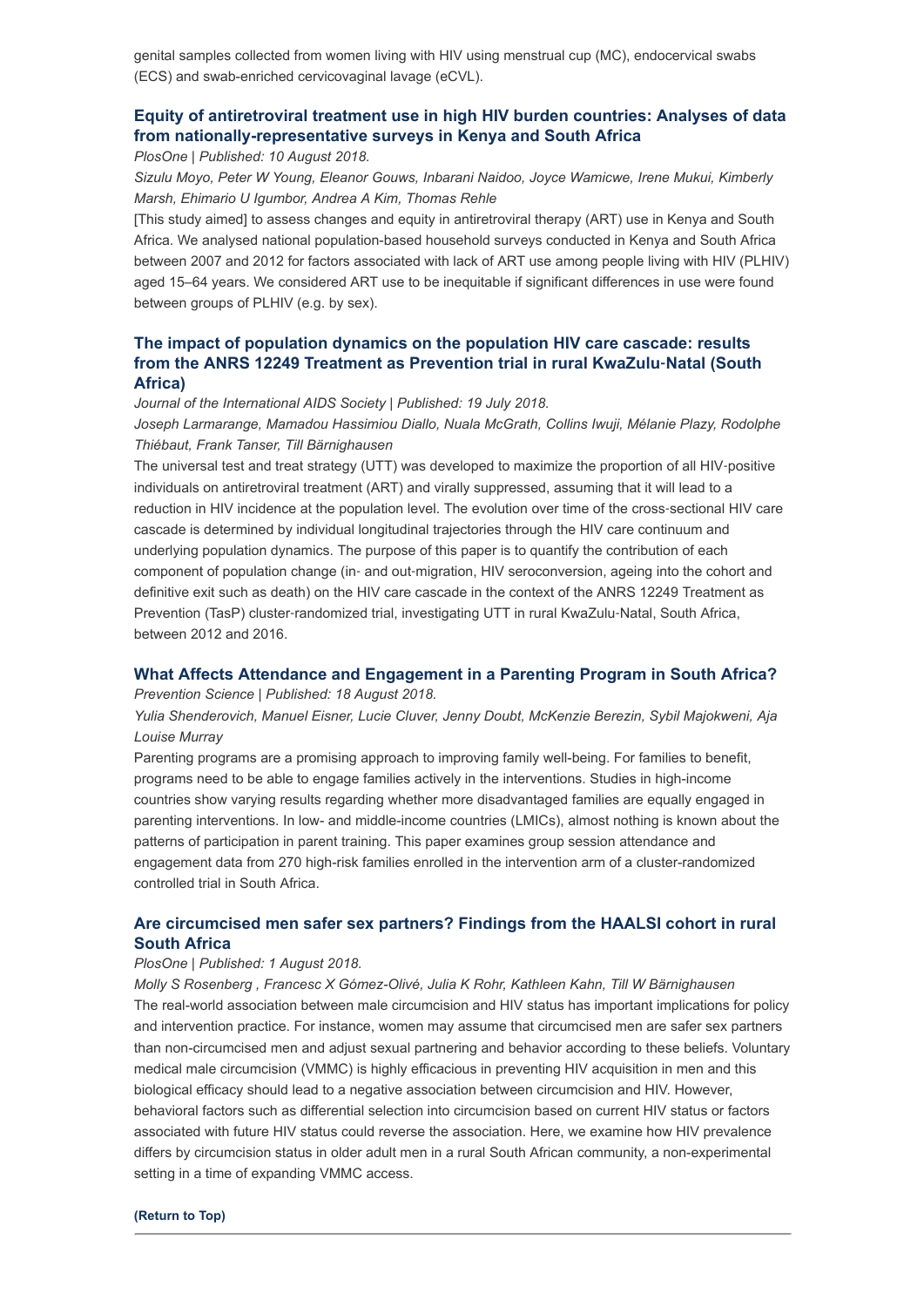# <span id="page-3-0"></span>**TRAINING AND RESOURCES**

## **[The WHO PrEP Implementation Tool App for Health Workers](https://hivoralprep.org/#app)**

*World Health Organisation | 2018.*

This app provides mobile access to WHO PrEP Implementation Tool (WHO Implementation Tool for Pre-Exposure Prophylaxis of HIV Infection) and was developed to be a "digital pocket reference" available for clinicians and pharmacists.

The app is available for free download on mobile devices in the Apple Store and the Google Play Store.

## **[WEBINAR: How to Obtain Accreditation for eLearning Courses for Health Workers](https://www.k4health.org/blog/post/webinar-how-obtain-accreditation-elearning-courses-health-workers?utm_source=Webinar%20registrants%20for%20GHeL%20Course%20Accred&utm_campaign=36775adf61-EMAIL_CAMPAIGN_2018_08_09_06_03&utm_medium=email&utm_term=0_a05296e769-36775adf61-27381321%20)**

*Knowledge for Health | 9 August 2018.*

Keeping up-to-date on new advances and information in medical care is critical for frontline health workers, yet access to quality professional development is often challenging for individuals with limited resources. Accredited eLearning courses can address this challenge.

Many training institutions and eLearning authors seek course accreditation to meet health workers' licensure requirements. The process for obtaining accreditation is rewarding, but can be difficult to navigate.

On August 7, 2018, K4Health hosted How to Obtain Accreditation for eLearning Courses for Health Worker during which webinar presenters offered tips and tricks - drawn from real-life experiences at the regional and country levels - for navigating the accreditation process and ensuring that training curriculum, specifically that of eLearning courses, meets the requirements of local regulatory bodies.

**[\(Return to Top\)](#page-0-1)**

# <span id="page-3-1"></span>**PUBLICATIONS AND REPORTS**

## **[JAIDS Supplement - Population mobility: challenges for universal HIV testing and](https://onlinelibrary.wiley.com/toc/17582652/2018/21/S4) treatment**

*Journal of the International AIDS Society | Published: July 2018. Guest Editors: Carol S Camlin, Susan Cassels, Janet Seeley*

Better measures and methods are needed to understand how mobility affects the ability of individuals to successfully navigate the HIV care cascade. This is especially urgent for sub-Saharan Africa, where levels of mobility are high and forms of mobility are complex and dynamic. The effects of mobility on initiatives designed to extend the reach of primary HIV prevention interventions in these settings are, to date, unknown— a glaring gap in the literature. The articles in this supplement of the Journal of the International AIDS Society focus on crucial questions regarding the forms and dimensions of mobility and the impact on HIV prevention and care initiatives—particularly in Southern and Eastern Africa, but also in the 'receiving' nations in the global north of sub-Saharan African migrants.

**[\(Return to Top\)](#page-0-1)**

# <span id="page-3-2"></span>**CONFERENCES AND EVENTS**

## **[KwaZulu-Natal Department of Health Research Day](http://www.hst.org.za/Lists/HST%20Events/DispForm.aspx?ID=31)**

7 September 2018 Inkosi Albert Luthuli Central Hospital, Durban

## **[PHASA Conference](https://confco.eventsair.com/QuickEventWebsitePortal/phasa-conference-2018/event-info-site)**

10-12 September 2018 Khaya iBhubesi, Parys

## **[Western Cape Department of Health Provincial Research Day](http://researchfhs@sun.ac.za/)**

16 November 2018 University of Stellenbosch Medicine and Health Sciences Faculty, Tygerberg campus

**[\(Return to Top\)](#page-0-1)**